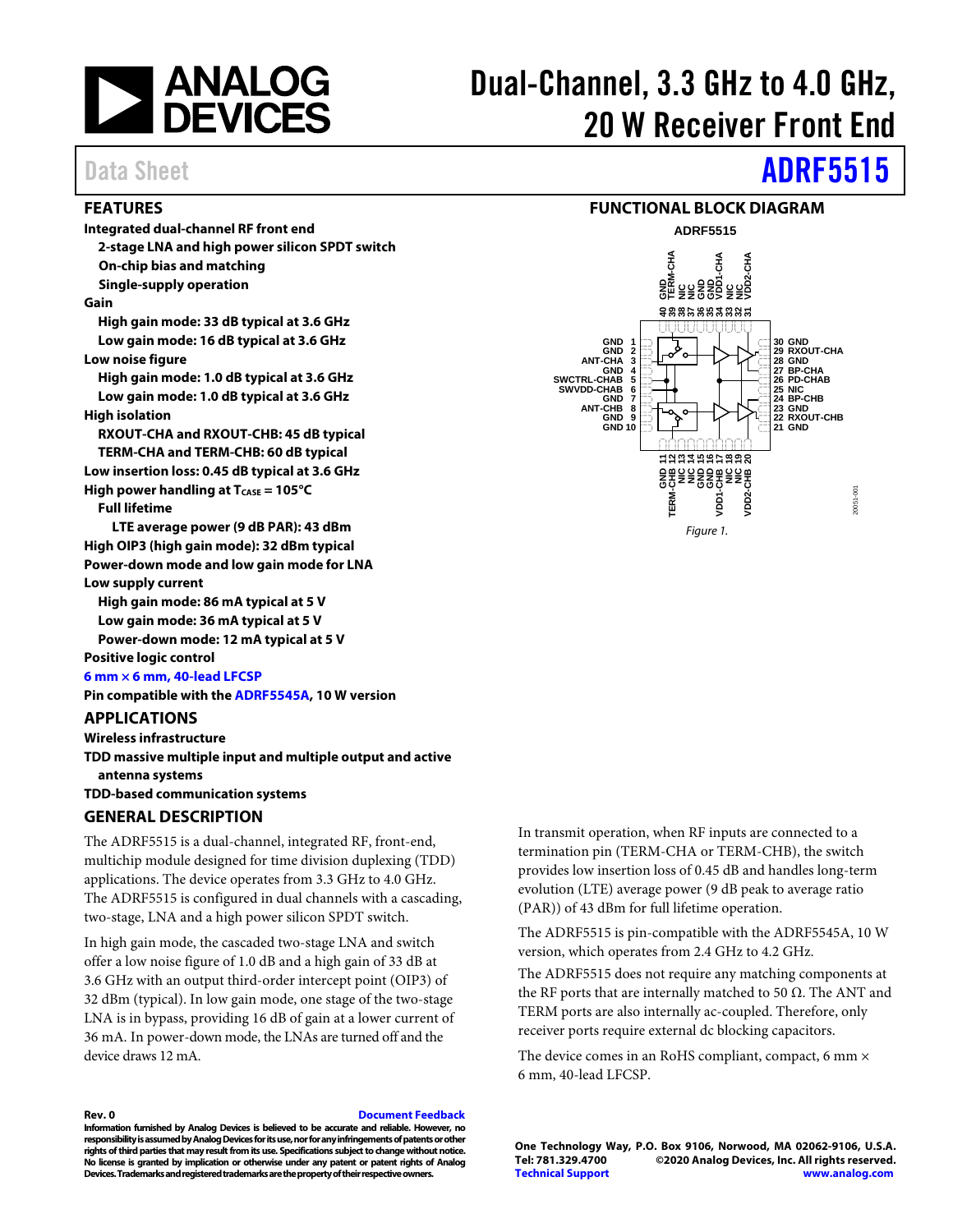# **TABLE OF CONTENTS**

### <span id="page-1-0"></span>**REVISION HISTORY**

11/2020-Revision 0: Initial Version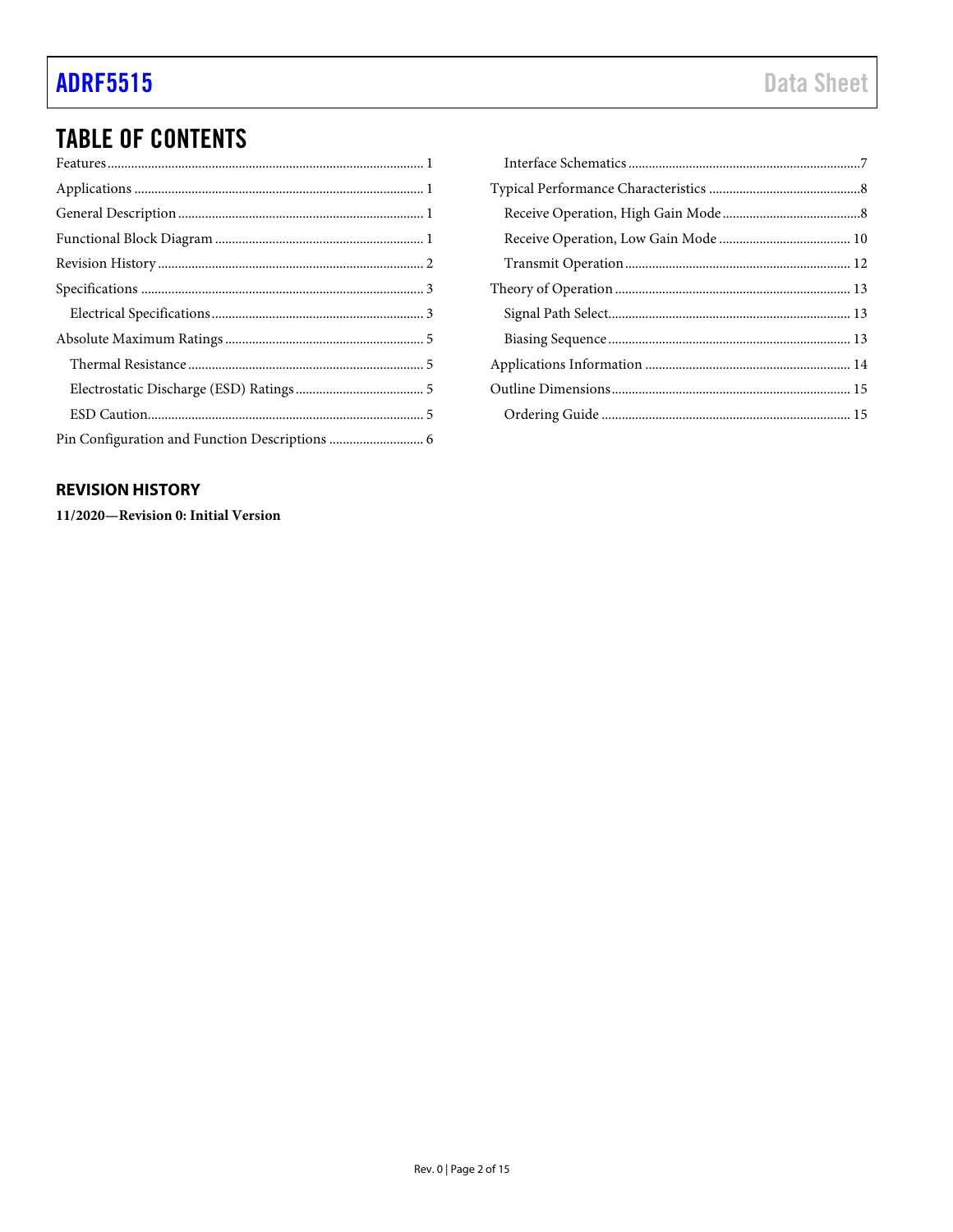## <span id="page-2-0"></span>**SPECIFICATIONS ELECTRICAL SPECIFICATIONS**

<span id="page-2-1"></span>VDD1-CHA, VDD1-CHB, VDD2-CHA, VDD2-CHB, and SWVDD-CHAB = 5 V, SWCTRL-CHAB = 0 V or SWVDD-CHAB, BP-CHA = VDD1-CHA or 0 V, BP-CHB = VDD1-CHB or 0 V, PD-CHAB = 0 V or VDD1-CHA,  $T_{CASE} = 25^{\circ}C$ , and 50  $\Omega$  system, unless otherwise noted.

| <b>Daramotor</b> |  |  |
|------------------|--|--|
| Table 1.         |  |  |
|                  |  |  |

| <b>Parameter</b>                                            | <b>Test Conditions/Comments</b>                                                    | Min  | <b>Typ</b> | <b>Max</b> | Unit       |
|-------------------------------------------------------------|------------------------------------------------------------------------------------|------|------------|------------|------------|
| <b>FREQUENCY RANGE</b>                                      |                                                                                    | 3.3  |            | 4.0        | <b>GHz</b> |
| GAIN <sup>1</sup>                                           | Receive operation at 3.6 GHz                                                       |      |            |            |            |
| High Gain Mode                                              |                                                                                    |      | 33         |            | dB         |
| Low Gain Mode                                               |                                                                                    |      | 16         |            | dB         |
| <b>GAIN FLATNESS1</b>                                       | Receive operation in any 100 MHz bandwidth                                         |      |            |            |            |
| High Gain Mode                                              |                                                                                    |      | 0.6        |            | dB         |
| Low Gain Mode                                               |                                                                                    |      | 0.2        |            | dB         |
| <b>NOISE FIGURE1</b>                                        | Receive operation at 3.6 GHz                                                       |      |            |            |            |
| High Gain Mode                                              |                                                                                    |      | 1.0        |            | dB         |
| Low Gain Mode                                               |                                                                                    |      | 1.0        |            | dB         |
| OUTPUT THIRD-ORDER INTERCEPT POINT (OIP3) <sup>1</sup>      | Receive operation, two-tone output power = 8 dBm<br>per tone at 1 MHz tone spacing |      |            |            |            |
| High Gain Mode                                              |                                                                                    |      | 32         |            | dBm        |
| Low Gain Mode                                               |                                                                                    |      | 29         |            | dBm        |
| OUTPUT 1 dB COMPRESSION (OP1dB)                             |                                                                                    |      |            |            |            |
| High Gain Mode                                              |                                                                                    |      | 18         |            | dBm        |
| Low Gain Mode                                               |                                                                                    |      | 15         |            | dBm        |
| <b>INSERTION LOSS<sup>1</sup></b>                           | Transmit operation at 3.6 GHz                                                      |      | 0.45       |            | dB         |
| Channel to Channel Isolation <sup>1</sup>                   | At 3.6 GHz                                                                         |      |            |            |            |
| Between RXOUT-CHA AND RXOUT-CHB                             | Receive operation                                                                  |      | 45         |            | dB         |
| Between TERM-CHA AND TERM-CHB                               | Transmit operation                                                                 |      | 60         |            | dB         |
| <b>SWITCH ISOLATION</b>                                     |                                                                                    |      |            |            |            |
| ANT-CHA to TERM-CHA and ANT-CHB to<br>TERM-CHB <sup>1</sup> | Transmit operation, PD-CHAB = 0 V                                                  |      | 18.5       |            | dB         |
| SWITCHING CHARACTERISTICS (ton, toff)                       |                                                                                    |      |            |            |            |
|                                                             | 50% control voltage to 90%, 10% of RXOUT-CHA or<br>RXOUT-CHB in receive operation  |      | 600        |            | ns         |
|                                                             | 50% control voltage to 90%, 10% of TERM-CHA or<br>TERM-CHB in transmit operation   |      | 595        |            | ns         |
| RECOMMENDED OPERATING CONDITIONS                            |                                                                                    |      |            |            |            |
| Supply Voltage (V <sub>DD</sub> ) Range                     | VDD1-CHA, VDD1-CHB, VDD2-CHA, VDD2-CHB,<br>SWVDD-CHAB                              | 4.75 | 5          | 5.25       | v          |
| Control Voltage Range                                       | SWCTRL-CHAB, BP-CHA, BP-CHB, PD-CHAB                                               | 0    |            | $V_{DD}$   | v          |
| <b>RF Input Power</b>                                       | SWCTRL-CHAB = $5$ V, T <sub>CASE</sub> = $105^{\circ}$ C                           |      |            |            |            |
| At ANT-CHA, ANT-CHB                                         | $PD$ -CHAB = 5 V, BP-CHA = BP-CHB = 0 V                                            |      |            |            |            |
|                                                             | 9 dB PAR LTE full lifetime average                                                 |      |            | 43         | dBm        |
|                                                             | 7 dB PAR LTE single event (<10 sec) average <sup>1</sup>                           |      |            | 46         | dBm        |
| At ANT-CHA, ANT-CHB                                         | $PD$ -CHAB = 0 V, BP-CHA = BP-CHB = 0 V                                            |      |            |            |            |
|                                                             | 9 dB PAR LTE full lifetime average                                                 |      |            | 31         | dBm        |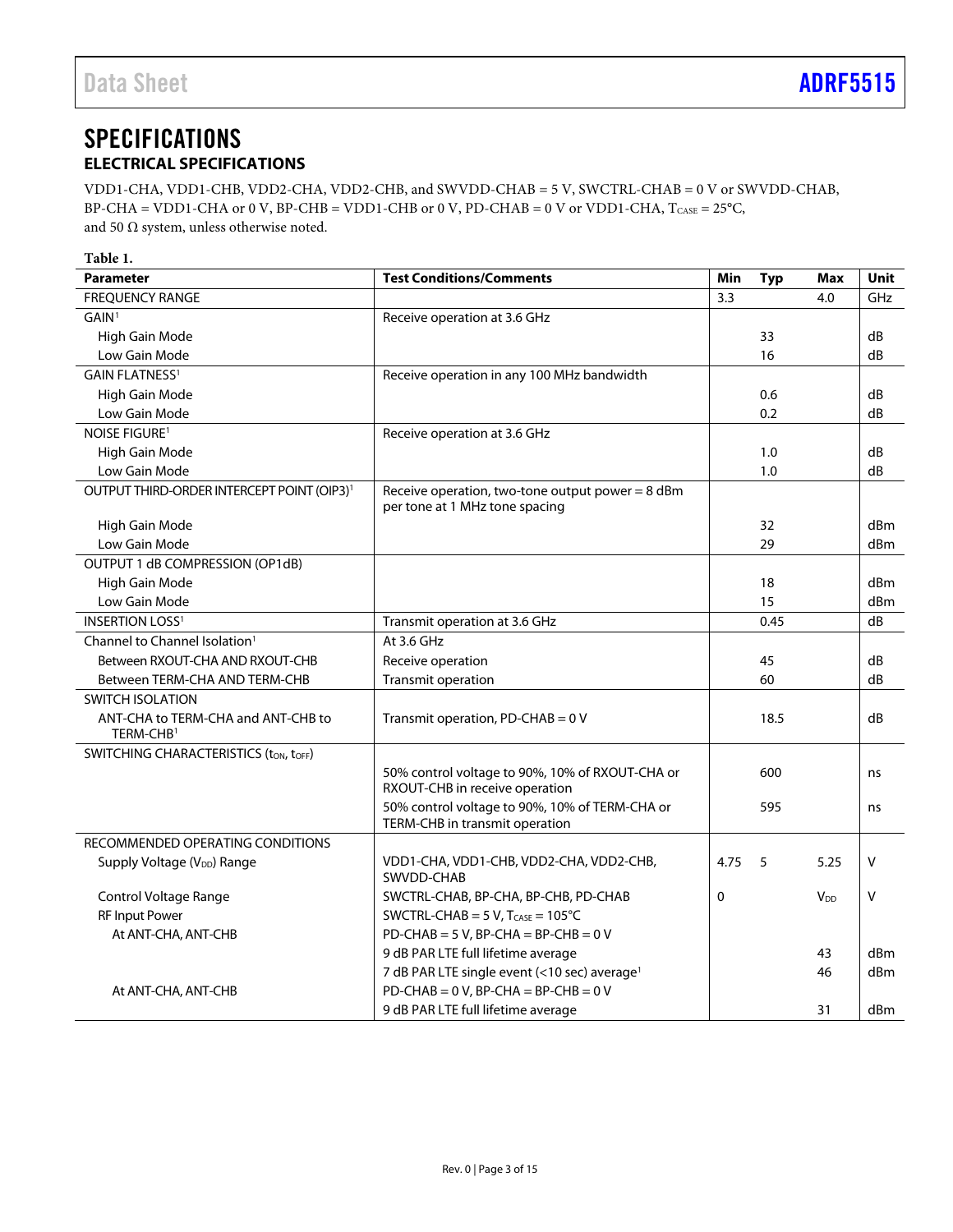# <span id="page-3-0"></span>[ADRF5515](https://www.analog.com/ADRF5515?doc=ADRF5515.pdf) Data Sheet

| <b>Parameter</b>                      | <b>Test Conditions/Comments</b>                           | Min   | <b>Typ</b> | <b>Max</b>            | <b>Unit</b> |
|---------------------------------------|-----------------------------------------------------------|-------|------------|-----------------------|-------------|
| At ANT-CHA, ANT-CHB                   | $PD$ -CHAB = 0 V, BP-CHA = BP-CHB = 5 V                   |       |            |                       |             |
|                                       | 9 dB PAR LTE full lifetime average, 3.3 GHz to 4.0 GHz    |       |            | 43                    | dBm         |
|                                       | 7 dB PAR LTE single event (<10 sec) average <sup>1</sup>  |       |            | 46                    | dBm         |
| T <sub>CASE</sub> Range <sup>2</sup>  |                                                           | $-40$ |            | $+105$                | °C          |
| Junction Temperature at Maximum TCASE |                                                           |       |            |                       |             |
|                                       | Receive operation <sup>3</sup>                            |       |            | 132                   | °C          |
|                                       | Transmit operation <sup>3</sup>                           |       |            | 134                   | °C          |
| <b>DIGITAL INPUT</b>                  |                                                           |       |            |                       |             |
| SWCTRL-CHAB, PD-CHAB                  |                                                           |       |            |                       |             |
| Low $(V_{IL})$                        |                                                           | 0     |            | 0.7                   | v           |
| High (V <sub>IH</sub> )               |                                                           | 1.4   |            | <b>V<sub>DD</sub></b> | v           |
| BP-CHA, BP-CHB                        |                                                           |       |            |                       |             |
| Low $(VIL)$                           |                                                           | 0     |            | 0.3                   | v           |
| High $(VIH)$                          |                                                           | 1.0   |            | <b>V<sub>DD</sub></b> | ٧           |
| SUPPLY CURRENT (I <sub>DD</sub> )     | VDD1-CHx and VDD2-CHx = $5$ V per channel                 |       |            |                       |             |
| High Gain Mode                        |                                                           |       | 86         |                       | mA          |
| Low Gain Mode                         |                                                           |       | 36         |                       | mA          |
| Power-Down Mode                       |                                                           |       | 12         |                       | mA          |
| Transmitter Current (Switch)          | SWVDD-CHAB = $5V$                                         |       | 1.3        |                       | mA          |
| <b>DIGITAL INPUT CURRENTS</b>         | SWCTRL-CHAB, PD-CHAB, BP-CHA, BP-CHB = 5 V per<br>channel |       |            |                       |             |
| SWCTRL-CHAB                           |                                                           |       | 0.084      |                       | mA          |
| PD-CHAB                               |                                                           |       | 0.19       |                       | mA          |
| BP-CHA, BP-CHB                        |                                                           |       | 0.19       |                       | mA          |

<sup>1</sup> Peak power >53 dBm has not been evaluated.

<sup>2</sup> Measured at the exposed pad.

<sup>3</sup> Se[e Table 5](#page-12-3) an[d Table 6.](#page-12-4)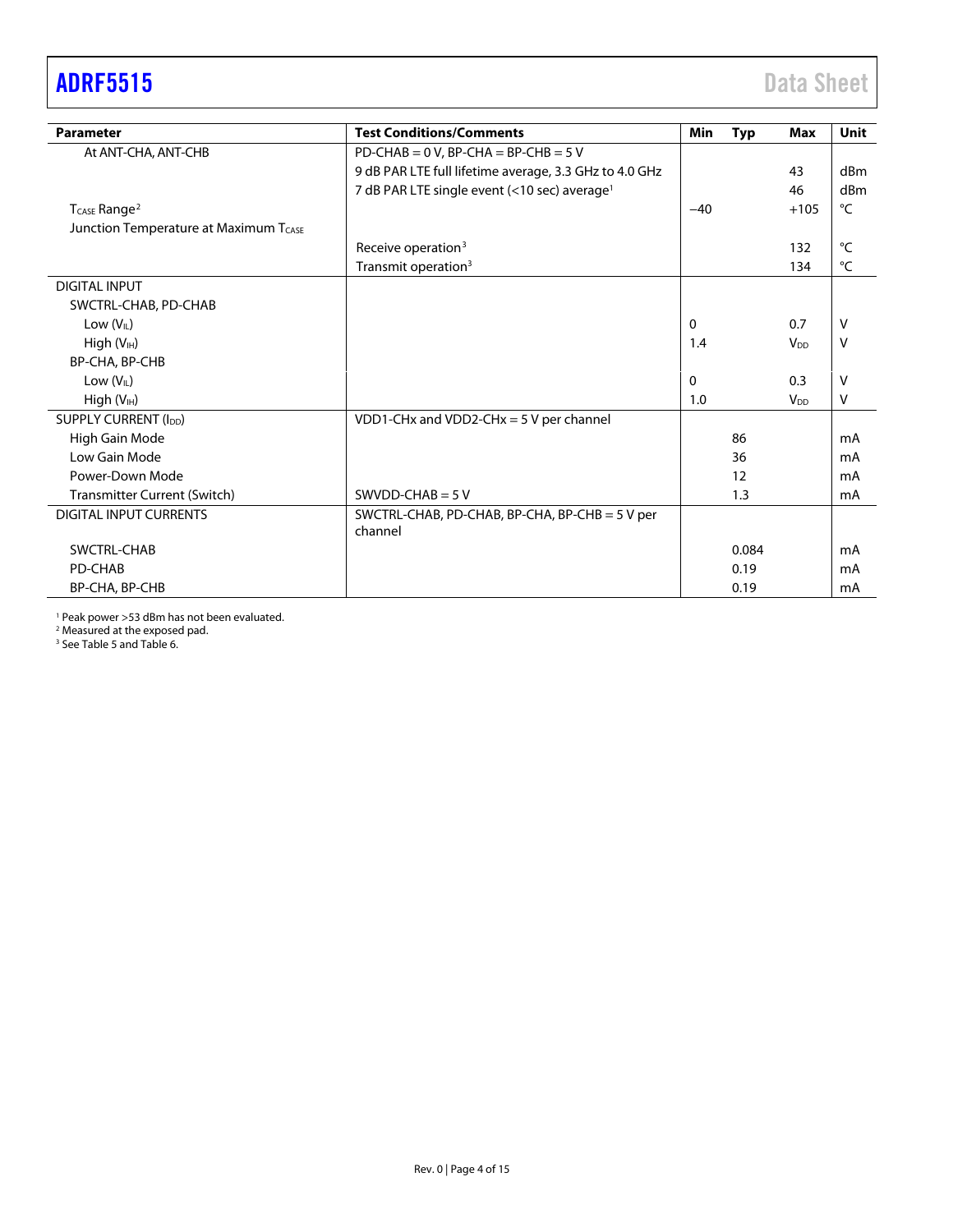# <span id="page-4-0"></span>ABSOLUTE MAXIMUM RATINGS

#### **Table 2.**

| Parameter                                          | Rating                              |
|----------------------------------------------------|-------------------------------------|
| Supply Voltage (V <sub>DD</sub> )                  |                                     |
| VDD1-CHA, VDD1-CHB, VDD2-CHA,<br>and VDD2-CHB      | 7 V                                 |
| SWVDD-CHAB                                         | 5.4 V                               |
| Digital Control Input Voltage                      |                                     |
| SWCTRL-CHAB                                        | $-0.3$ V to V <sub>DD</sub> + 0.3 V |
| BP-CHA, BP-CHB, and PD-CHAB                        | $-0.3$ V to V <sub>pp</sub> + 0.3 V |
| Digital Control Input Current                      |                                     |
| BP-CHA, BP-CHB, PD-CHAB, and<br><b>SWCTRI-CHAB</b> | 20 mA                               |
| RF Input Power                                     |                                     |
| Transmit Input Power (LTE Peak,<br>9 dB PAR)       | 53 dBm                              |
| Receive Input Power (LTE Peak,<br>9 dB PAR)        | 25 dBm                              |
| Temperature                                        |                                     |
| Storage Range                                      | $-65^{\circ}$ C to $+150^{\circ}$ C |
| Reflow                                             | 260°C                               |

Stresses at or above those listed under Absolute Maximum Ratings may cause permanent damage to the product. This is a stress rating only; functional operation of the product at these or any other conditions above those indicated in the operational section of this specification is not implied. Operation beyond the maximum operating conditions for extended periods may affect product reliability.

### <span id="page-4-1"></span>**THERMAL RESISTANCE**

Thermal performance is directly linked to printed circuit board (PCB) design and operation environment. Careful attention to PCB thermal design is required.

 $\theta$ <sub>JC</sub> is the junction to case bottom (channel to package bottom) thermal resistance.

#### **Table 3. Thermal Resistance**

| Package Type    | $\theta$ ıc | Unit               |
|-----------------|-------------|--------------------|
| $CP-40-15$      |             |                    |
| High Gain Mode  | 30          | °C/W               |
| Low Gain Mode   | 36          | $\degree$ C/W      |
| Power-Down Mode | 6           | $\rm ^{\circ}$ C/W |

### <span id="page-4-2"></span>**ELECTROSTATIC DISCHARGE (ESD) RATINGS**

The following ESD information is provided for handling of ESD sensitive devices in an ESD protected area only.

Human body model (HBM) per ANSI/ESDA/JEDEC JS-001.

Charged device model (CDM) per ANSI/ESDA/JEDEC JS-002.

### *ESD Ratings for ADRF5515*

#### **Table 4. ADRF5515, 40-Lead LFCSP**

| <b>ESD Model</b> | <b>Withstand Threshold</b> | Class |
|------------------|----------------------------|-------|
| HBM              | 1 kV                       |       |
| CDM              | 750 V                      |       |

### <span id="page-4-3"></span>**ESD CAUTION**



ESD (electrostatic discharge) sensitive device. Charged devices and circuit boards can discharge

without detection. Although this product features patented or proprietary protection circuitry, damage may occur on devices subjected to high energy ESD. Therefore, proper ESD precautions should be taken to avoid performance degradation or loss of functionality.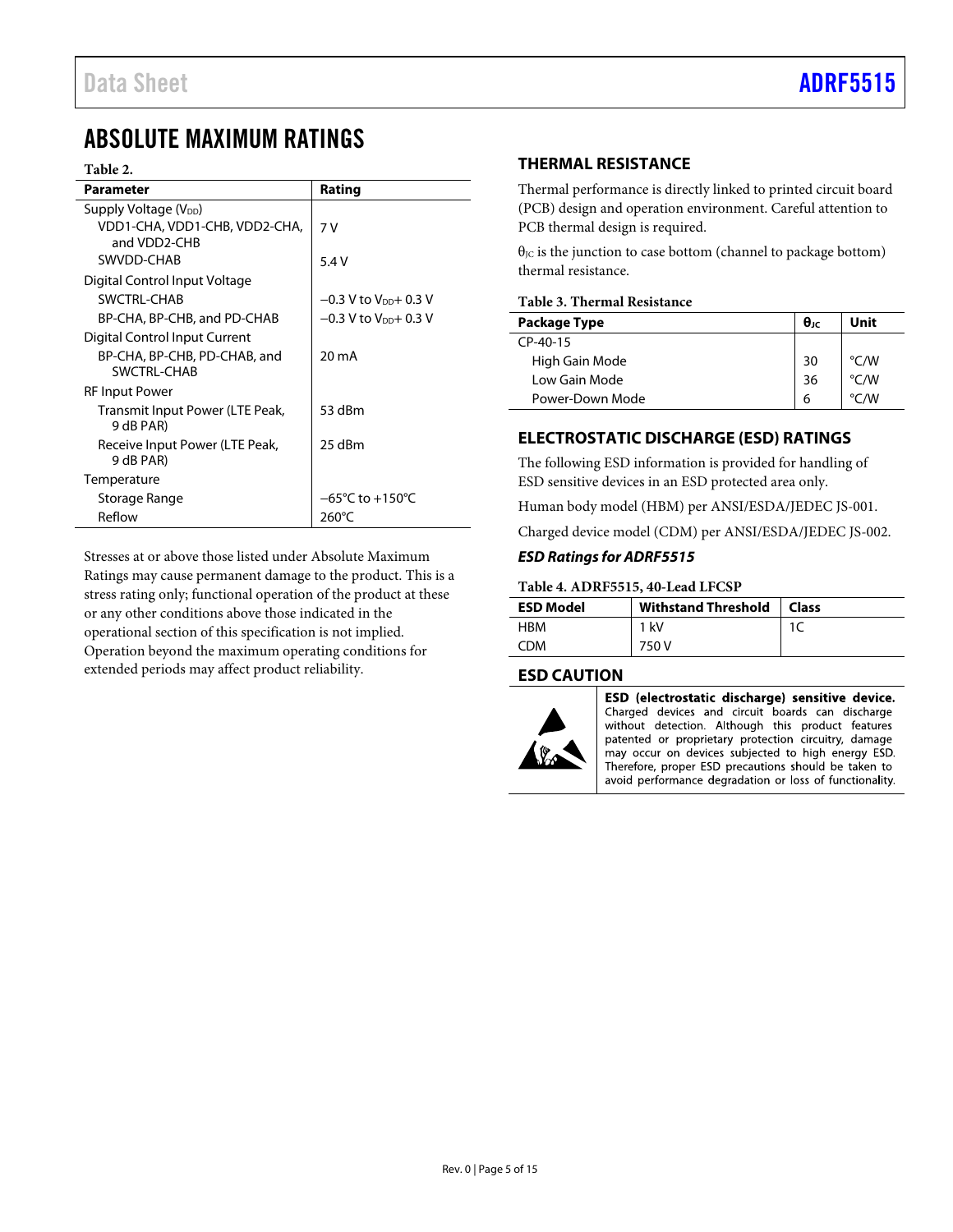# <span id="page-5-0"></span>PIN CONFIGURATION AND FUNCTION DESCRIPTIONS



*Figure 2. Pin Configuration*

**Table 5. Pin Function Descriptions**

| Pin No.                                                    | <b>Mnemonic</b>  | <b>Description</b>                                                                                                                                                                                                 |
|------------------------------------------------------------|------------------|--------------------------------------------------------------------------------------------------------------------------------------------------------------------------------------------------------------------|
| 1, 2, 4, 7, 9 to 11, 15, 16, 21, 23,<br>28, 30, 35, 36, 40 | <b>GND</b>       | Ground.                                                                                                                                                                                                            |
| 3                                                          | ANT-CHA          | RF Input to Channel A. The ANT-CHA pin is ac-coupled to 0 V and matched to 50 $\Omega$ .<br>Matching and a dc blocking capacitor are not required.                                                                 |
| 5                                                          | SWCTRL-CHAB      | Control Voltage for Switches on Channel A and Channel B.                                                                                                                                                           |
| 6                                                          | SWVDD-CHAB       | Supply Voltage for Switches on Channel A and Channel B.                                                                                                                                                            |
| 8                                                          | ANT-CHB          | RF Input to Channel B. The ANT-CHB pin is ac-coupled to 0 V and matched to 50 $\Omega$ .<br>Matching and a dc blocking capacitor are not required.                                                                 |
| 12                                                         | <b>TERM-CHB</b>  | Termination Output for Channel B. The TERM-CHB pin is the transmitter path for Channel B.<br>The TERM-CHB pin is ac-coupled to 0 V and matched to 50 $\Omega$ . No matching and dc blocking<br>capacitor required. |
| 13, 14, 18, 19, 25, 32, 33, 37, 38                         | <b>NIC</b>       | Not Internally Connected. It is recommended to connect NIC to the RF ground of the PCB.                                                                                                                            |
| 17                                                         | VDD1-CHB         | Supply Voltage for Stage 1 LNA on Channel B.                                                                                                                                                                       |
| 20                                                         | VDD2-CHB         | Supply Voltage for Stage 2 LNA on Channel B.                                                                                                                                                                       |
| 22                                                         | <b>RXOUT-CHB</b> | Receiver Output. The RXOUT-CHB pin is the receiver path for Channel B. The RXOUT-<br>CHB pin is ac matched to 50 $\Omega$ . No matching component is required. A dc blocking<br>capacitor is required.             |
| 24                                                         | <b>BP-CHB</b>    | Bypass Second Stage LNA of Channel B.                                                                                                                                                                              |
| 26                                                         | PD-CHAB          | Power-Down All Stages of LNA for Channel A and Channel B.                                                                                                                                                          |
| 27                                                         | <b>BP-CHA</b>    | Bypass Second Stage LNA of Channel A.                                                                                                                                                                              |
| 29                                                         | RXOUT-CHA        | Receiver Output. The RXOUT-CHA pin is the receiver path for Channel A. The RXOUT-<br>CHA pin is ac matched to 50 $\Omega$ . No matching component is required. A dc blocking<br>capacitor is required.             |
| 31                                                         | VDD2-CHA         | Supply Voltage for Stage 2 LNA on Channel A.                                                                                                                                                                       |
| 34                                                         | VDD1-CHA         | Supply Voltage for Stage 1 LNA on Channel A.                                                                                                                                                                       |
| 39                                                         | <b>TERM-CHA</b>  | Termination Output for Channel A. The TERM-CHA pin is the transmitter path for Channel A.<br>The TERM-CHA pin is ac-coupled to 0 V and matched to 50 $\Omega$ . No matching and dc blocking<br>capacitor required. |
|                                                            | EPAD             | Exposed Pad. The exposed pad must be connected to RF or dc ground.                                                                                                                                                 |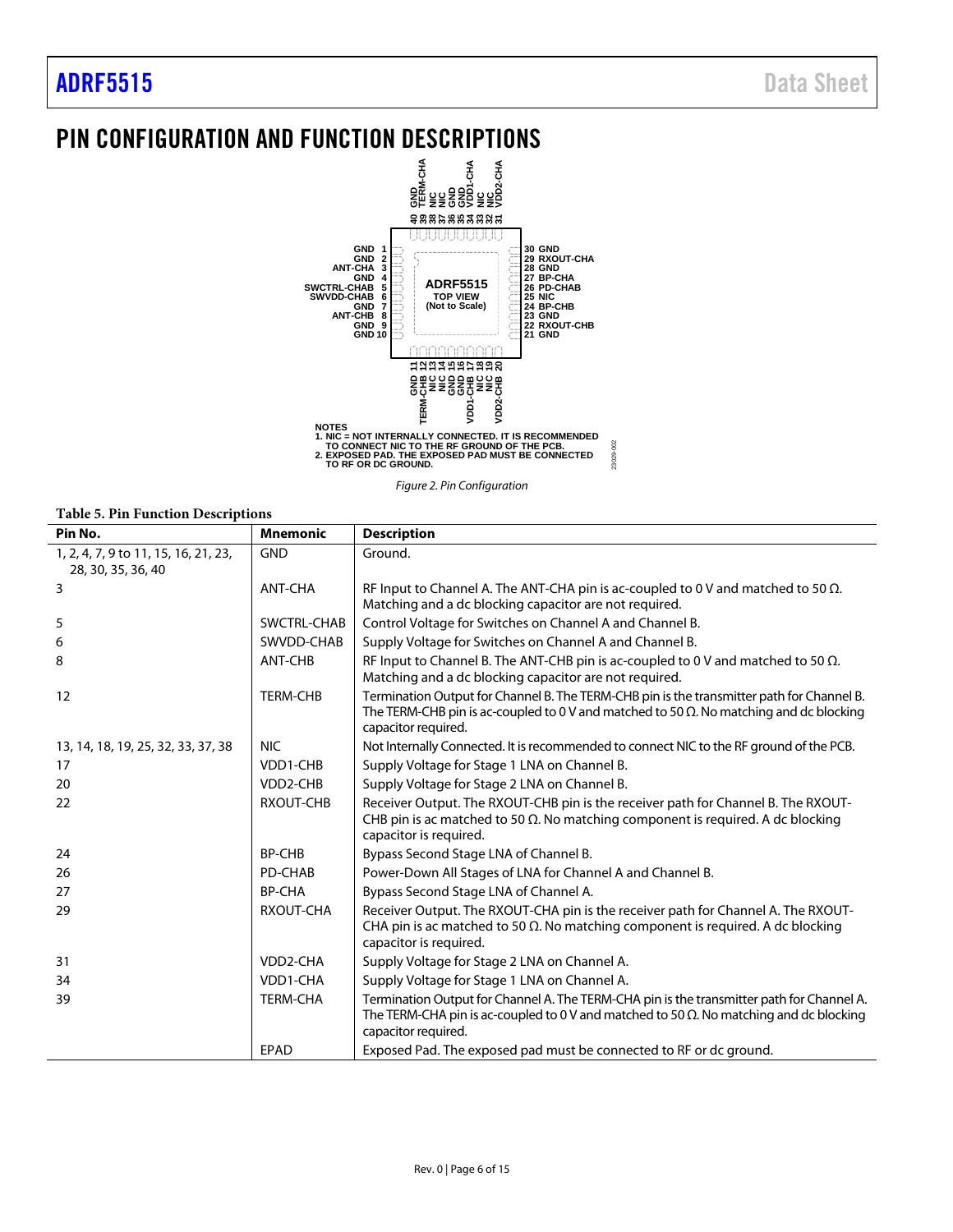## <span id="page-6-0"></span>**INTERFACE SCHEMATICS**

**GND**  $003$ 23029-003 23029 *Figure 3. GND Interface*



*Figure 4. RXOUT-CHx Interface*



*Figure 5. VDD1-CHx, VDD2-CHx Interface*



*Figure 6. PD-CHAB, BP-CHx Interface*



*Figure 7. SWCTRL-CHAB, SWVDD-CHAB Interface*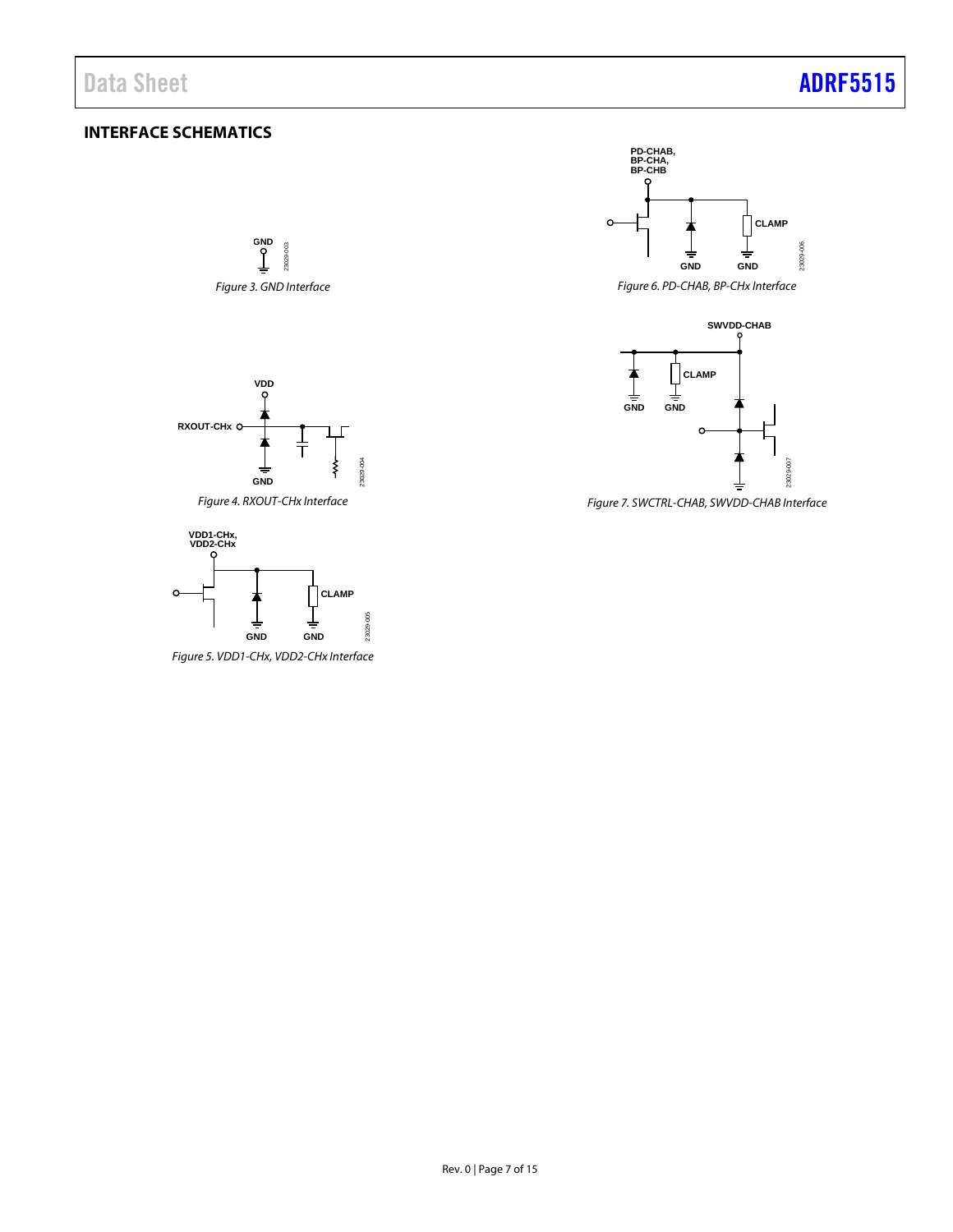# <span id="page-7-0"></span>TYPICAL PERFORMANCE CHARACTERISTICS

### <span id="page-7-1"></span>**RECEIVE OPERATION, HIGH GAIN MODE**



*Figure 8. Gain vs. Frequency at Various Temperatures*



*Figure 9. Input/Output Return Loss vs. Frequency at Various Temperatures*



*Figure 10. Noise Figure vs. Frequency at Various Temperatures*



*Figure 11. Gain vs. Frequency at Various Temperatures, 3.3 GHz to 4.2 GHz*





*Figure 13. Output IP3 vs. Frequency at Various Temperatures, 8 dBm Output Tone Power*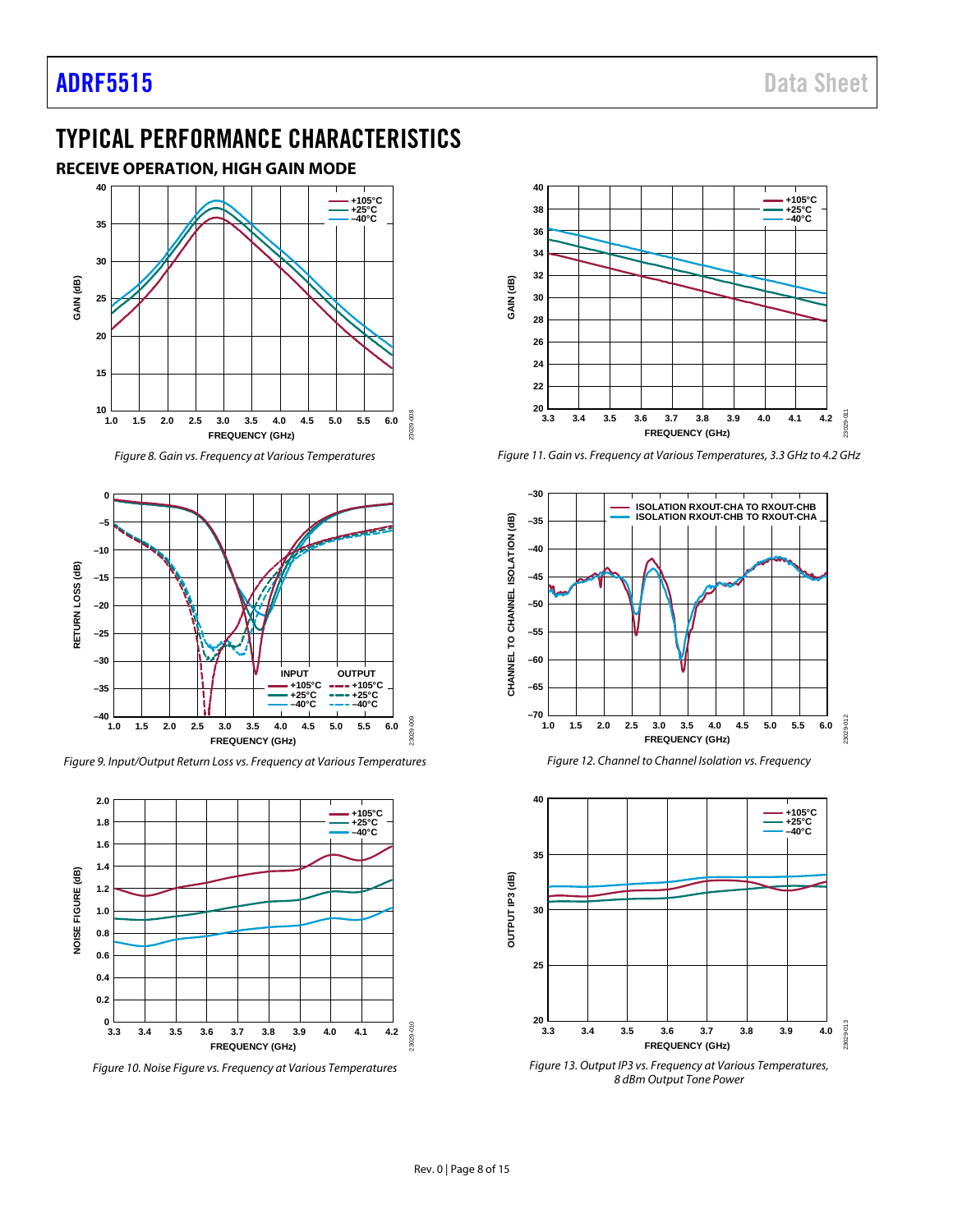Data Sheet **[ADRF5515](https://www.analog.com/ADRF5515?doc=ADRF5515.pdf)** 



*Figure 14. Output IP3 vs. Output Power at Various Temperatures, 3.6 GHz*



*Figure 15. Output P1dB vs. Frequency at Various Temperatures*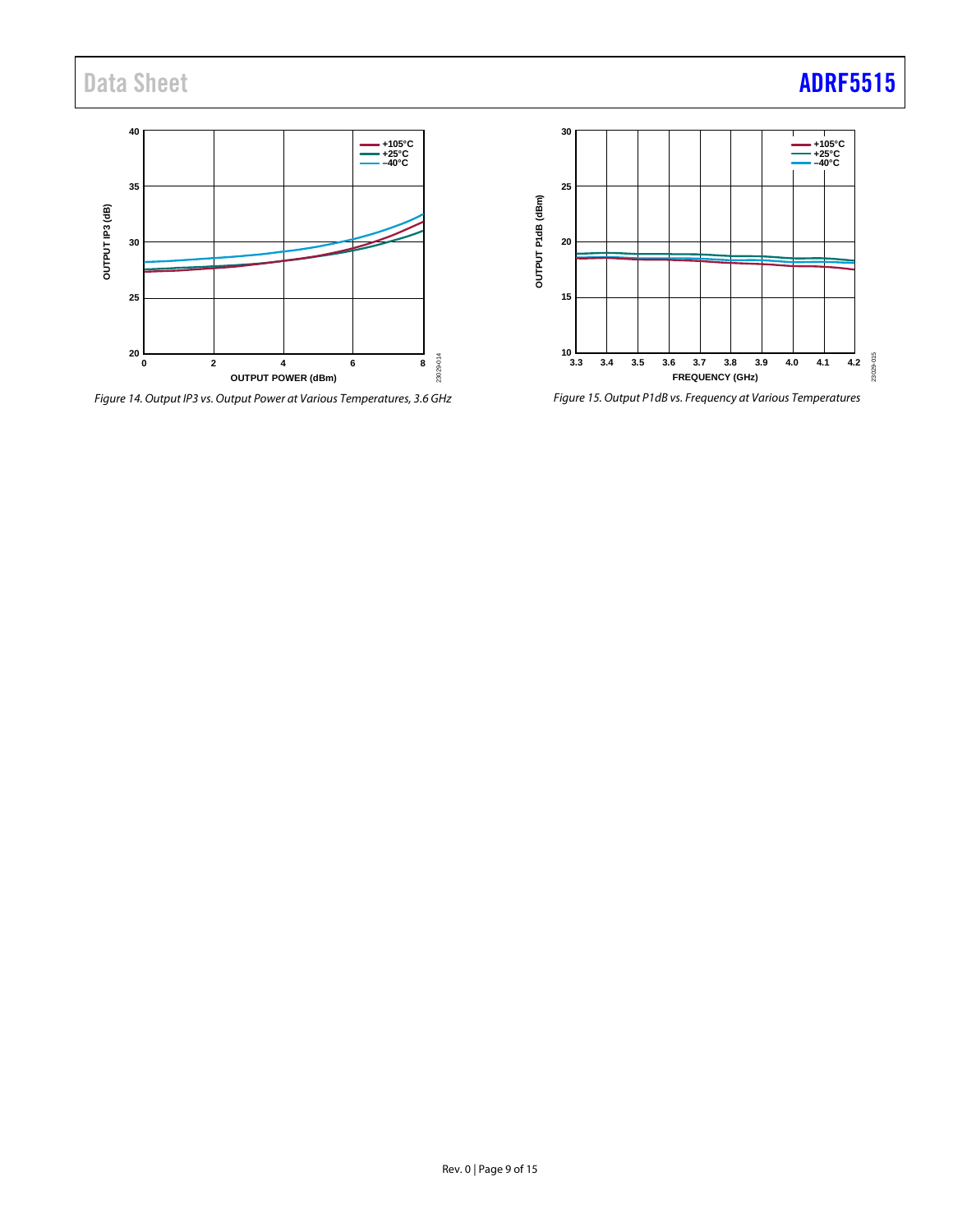### <span id="page-9-0"></span>**RECEIVE OPERATION, LOW GAIN MODE**



*Figure 16. Gain vs. Frequency at Various Temperatures*



*Figure 17. Input/Output Return Loss vs. Frequency at Various Temperatures*



*Figure 18. Gain vs. Frequency at Various Temperatures, 3.3 GHz to 4.2 GHz*



*Figure 19. Channel to Channel Isolation vs. Frequency*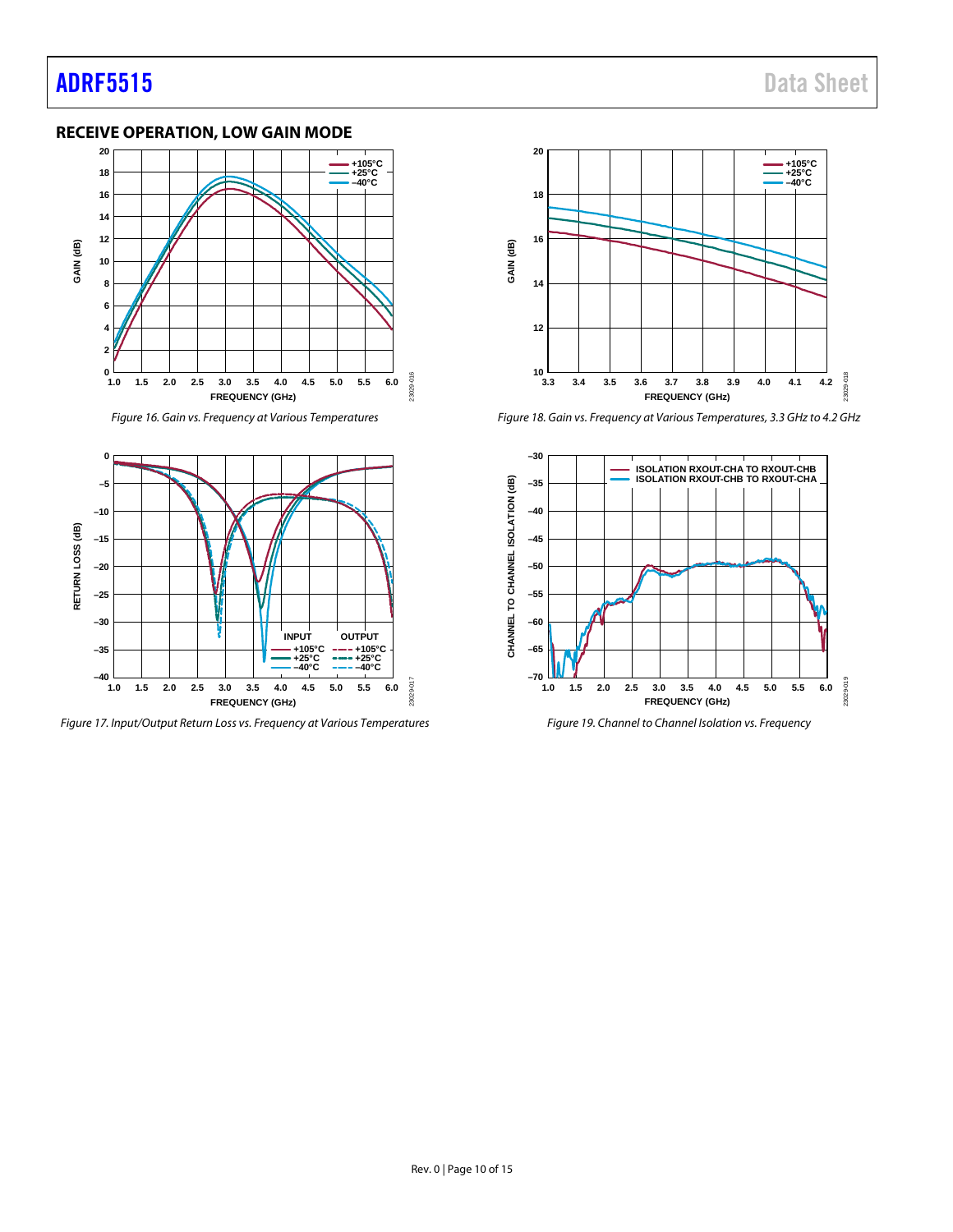

*Figure 20. Noise Figure vs. Frequency at Various Temperatures*



*Figure 21. Output IP3 vs. Frequency at Various Temperatures, −10 dBm Output Tone Power*



*Figure 22. Output P1dB vs. Frequency at Various Temperatures*

# Data Sheet **[ADRF5515](https://www.analog.com/ADRF5515?doc=ADRF5515.pdf)**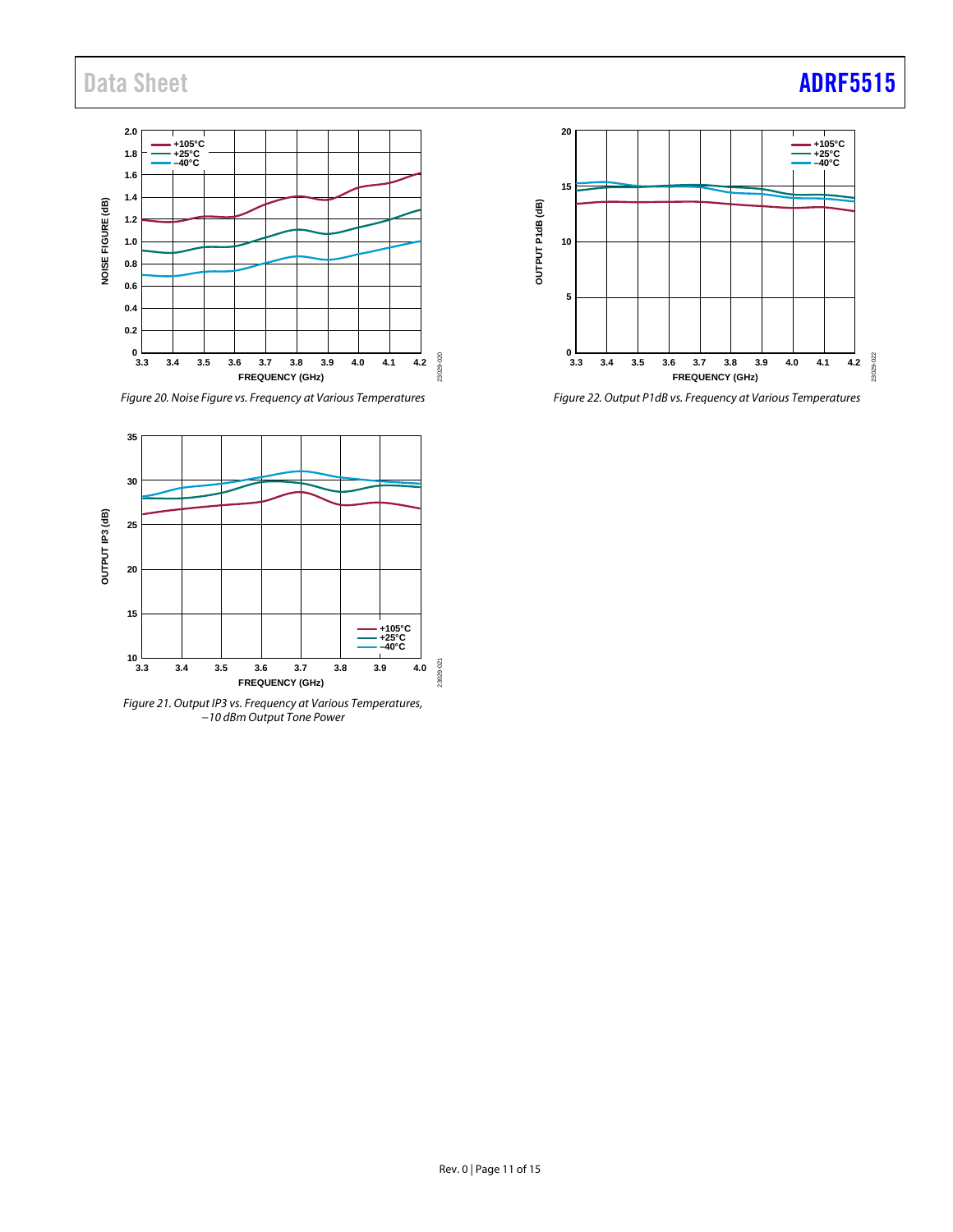# **[ADRF5515](https://www.analog.com/ADRF5515?doc=ADRF5515.pdf)** Data Sheet

### <span id="page-11-0"></span>**TRANSMIT OPERATION**



*Figure 23. Insertion Loss vs. Frequency at Various Temperatures*



*Figure 24. Input/Output Return Loss vs. Frequency at Various Temperatures*



*Figure 25. Isolation Between TERM-CHA to TERM-CHB vs. Frequency*



*Figure 26. Antenna to Termination Isolation vs. Frequency at Various Temperatures, LNA On*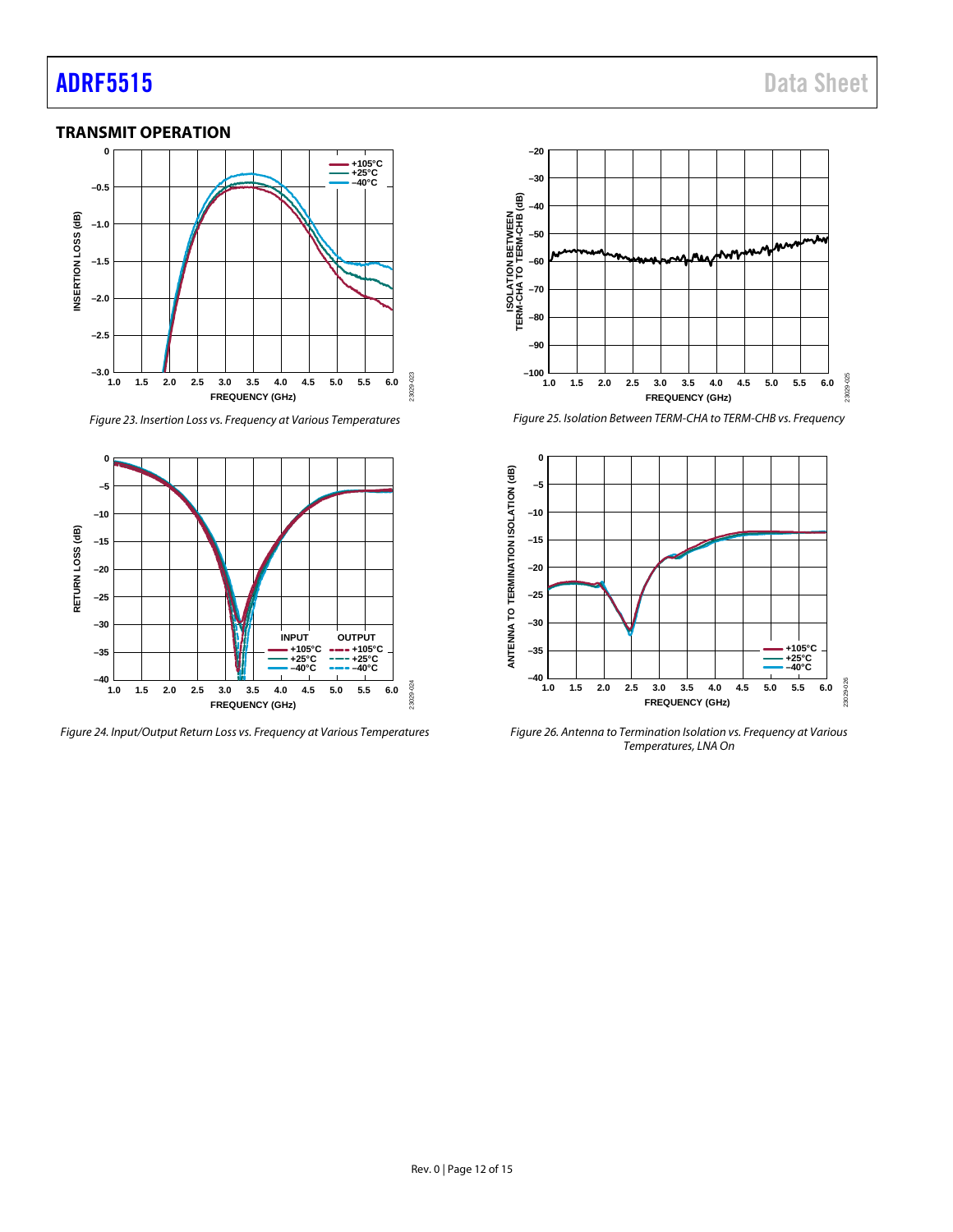# <span id="page-12-0"></span>THEORY OF OPERATION

The ADRF5515 requires a positive supply voltage applied to VDD1-CHA, VDD2-CHA, VDD1-CHB, VDD2-CHB, and SWVDD-CHAB. Use bypassing capacitors on the supply lines to filter noise and use 300 Ω series resistors on the BP-CHx and PD-CHAB digital control pins for glitch and overcurrent protection.

## <span id="page-12-1"></span>**SIGNAL PATH SELECT**

The ADRF5515 supports transmit operations when 5 V is applied to SWCTRL-CHAB. In transmit operation, when an RF input is applied to ANT-CHA and ANT-CHB, the signal paths are connected from ANT-CHA to TERM-CHA and from ANT-CHB to TERM-CHB.

The ADRF5515 supports receive operations when 0 V is applied to SWCTRL-CHAB. In receive operation, an RF input applied at ANT-CHA and ANT-CHB connects ANT-CHA to RXOUT-CHA and ANT-CHB to RXOUT-CHB.

### *Transmit Operation*

The ADRF5515 supports insertion loss mode and isolation mode when in transmit operation, that is, when SWCTRL-CHAB = 5 V. As detailed i[n Table 7,](#page-12-4) with PD-CHAB set to 5 V and BP-CHA or BP-CHB set to 0 V, insertion loss mode is selected. Under the same circumstances, isolation mode is selected by applying 0 V to PD-CHAB.

### *Receive Operation*

The ADRF5515 supports high gain mode, low gain mode, power-down high isolation mode, and power-down low isolation mode in receive operation, as detailed in [Table 7.](#page-12-4)

When 0 V is applied to PD-CHAB, the LNA is powered up and the user can select high gain mode or low gain mode. To select high gain mode, apply 0 V to BP-CHA or BP-CHB. To select low gain mode, apply 5 V to BP-CHA or BP-CHB.

When 5 V is applied to PD-CHAB, the ADRF5515 enters power-down mode. To select power-down high isolation mode, apply 0 V to BP-CHA or BP-CHB. To select power-down low isolation mode, apply 5 V to BP-CHA or BP-CHB.

### <span id="page-12-2"></span>**BIASING SEQUENCE**

To bias up the ADRF5515, perform the following steps:

- 1. Connect GND to ground.
- 2. Bias up VDD1-CHA, VDD2-CHA, VDD1-CHB, VDD2 CHB, and SWVDD-CHAB.
- 3. Bias up SWCTRL-CHAB.
- 4. Bias up PD-CHAB.
- 5. Bias up BP-CHA and BP-CHB.
- 6. Apply an RF input signal.

To bias down, perform these steps in the reverse order.

### <span id="page-12-3"></span>**Table 6. Truth Table: Signal Path**

|                    | <b>Signal Path Select</b>       |                          |  |
|--------------------|---------------------------------|--------------------------|--|
| <b>SWCTRL-CHAB</b> | Transmit Operation <sup>1</sup> | <b>Receive Operation</b> |  |
| Low                | Off                             | On                       |  |
| High               | On                              | Off                      |  |

<span id="page-12-5"></span><sup>1</sup> See the signal path descriptions i[n Table 6.](#page-12-4)

### <span id="page-12-4"></span>**Table 7. Truth Table: Operation, SWCTRL-CHAB = Low**

| <b>Operation</b>               | <b>PD-CHAB</b> | <b>BP-CHA, BP-CHB</b> | <b>Signal Path</b>                         |
|--------------------------------|----------------|-----------------------|--------------------------------------------|
| <b>Receive Operation</b>       |                |                       | ANT-CHA to RXOUT-CHA, ANT-CHB to RXOUT-CHB |
| High Gain Mode                 | Low            | LOW                   |                                            |
| Low Gain Mode                  | Low            | High                  |                                            |
| Power-Down High Isolation Mode | High           | LOW                   |                                            |
| Power-Down Low Isolation Mode  | High           | High                  |                                            |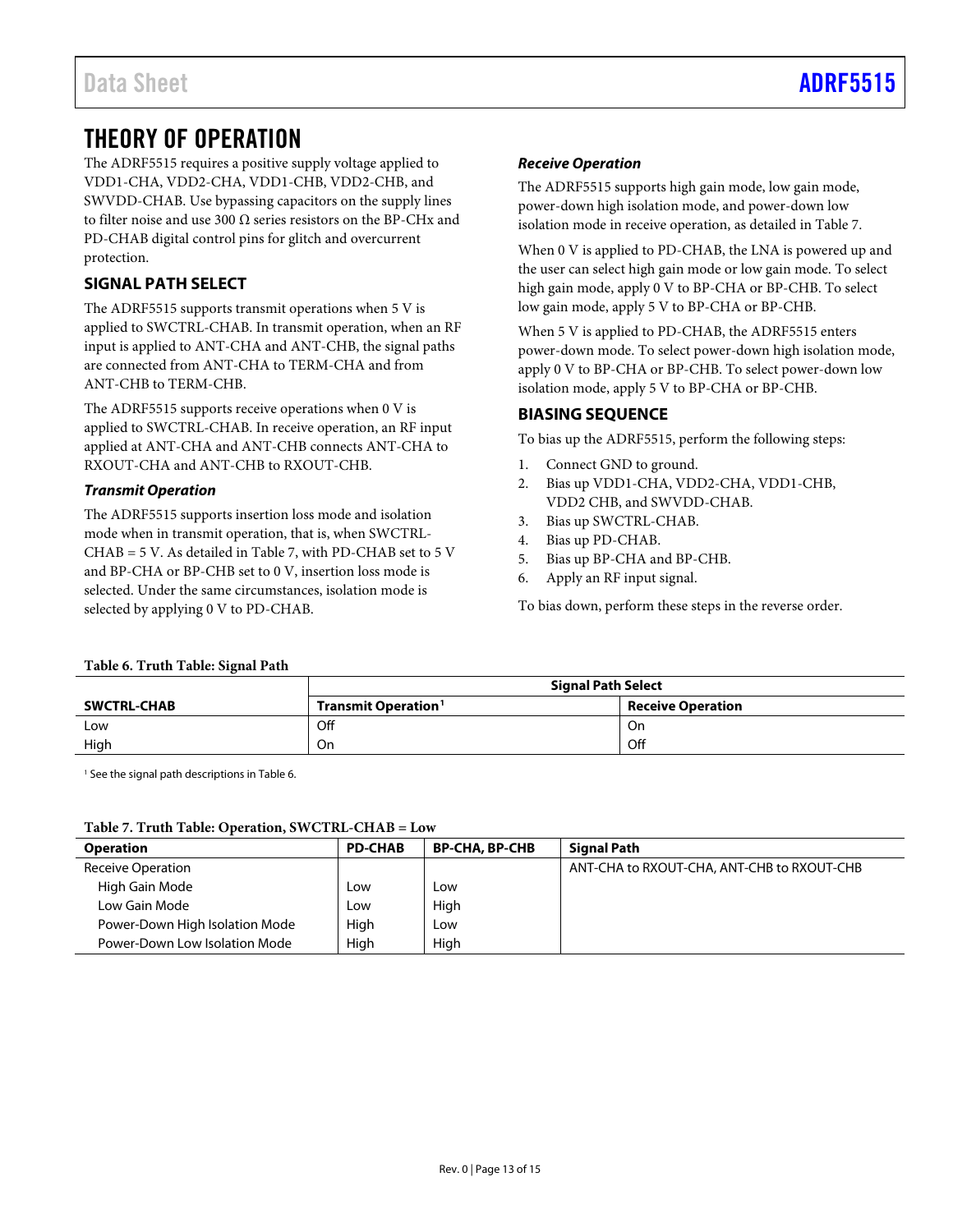# <span id="page-13-0"></span>APPLICATIONS INFORMATION

To generate the evaluation PCB used in a typical application circuit (see the [ADRF5515-EVALZ u](https://www.analog.com/ADRF5515-EVALZ?doc=ADRF5515.pdf)ser guide for more information), use proper RF circuit design techniques. Signal lines at the RF port must have a 50  $\Omega$  impedance, and the package ground leads and the backside ground slug must connect directly to the ground plane. Use 300  $\Omega$  series resistors

on the BP-CHx and PD-CHAB digital control pins for glitch and overcurrent protection. The evaluation board shown i[n Figure 27](#page-13-1)  is available from Analog Devices, Inc., on request. See the ADRF5515-EVALZ user guide for additional information on the evaluation board.



<span id="page-13-1"></span>Figure 27. ADRF5515-EVALZ Evaluation Board